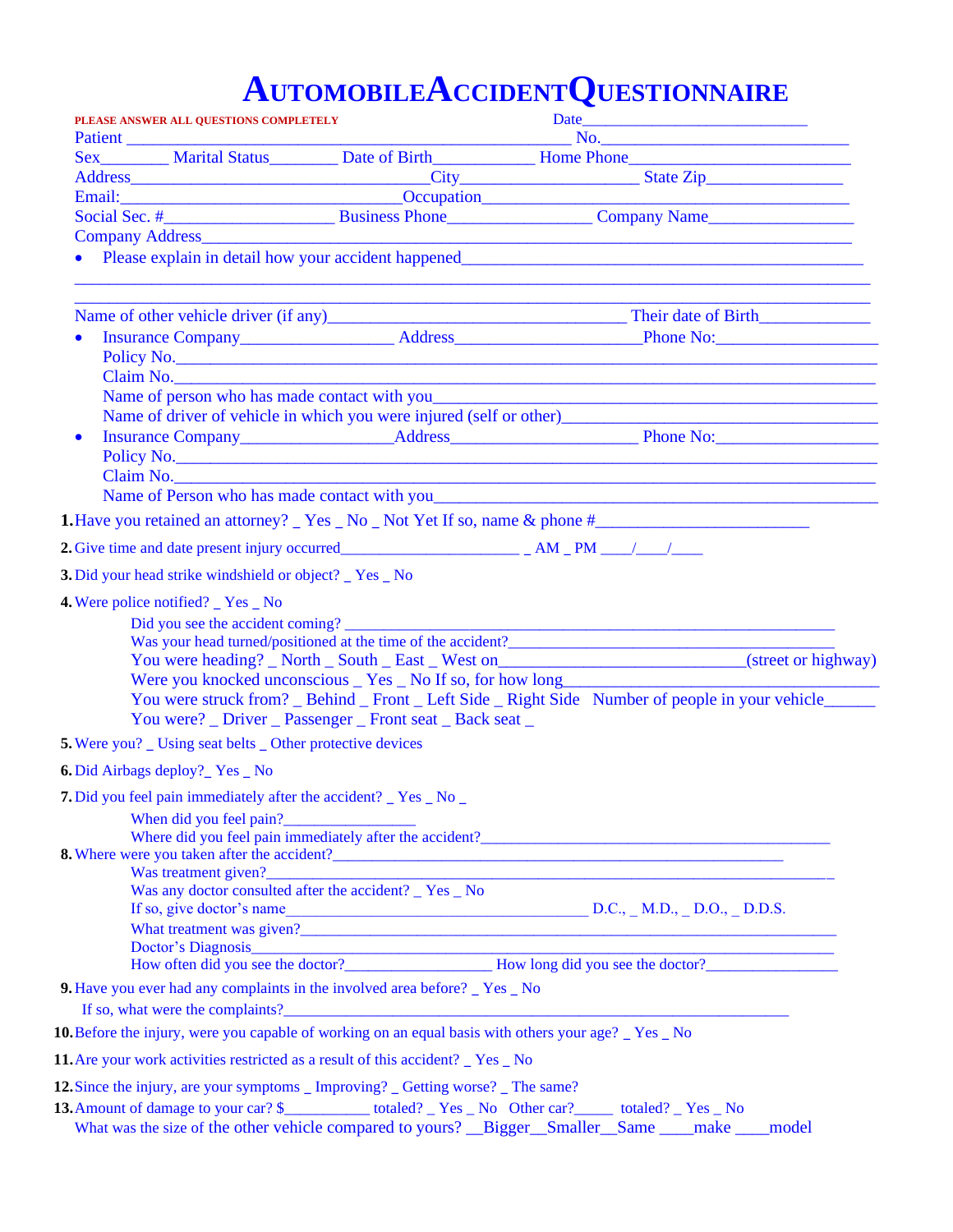# **PATIENT Personal Injury**

| <b>PATIENT INFORMATION</b>           |                                                                         |                            |                                                                                                                                  |
|--------------------------------------|-------------------------------------------------------------------------|----------------------------|----------------------------------------------------------------------------------------------------------------------------------|
|                                      |                                                                         |                            |                                                                                                                                  |
|                                      |                                                                         |                            |                                                                                                                                  |
|                                      |                                                                         |                            |                                                                                                                                  |
|                                      |                                                                         |                            | Gender: M/F Marital Status: Single / Married / Other                                                                             |
|                                      |                                                                         |                            |                                                                                                                                  |
|                                      | Student Status: Full Student / Part Student / Non-Student               | <b>Employed:</b> Y / N     |                                                                                                                                  |
|                                      | <b>Ethnicity:</b> Hispanic or Latino / Not Hispanic or Latino / Decline |                            | Preferred Language: English / Decline / Other: _________                                                                         |
|                                      |                                                                         |                            | Race: Asian / African American / American Indian or Alaskan Native / Other / Native Hawaii or Pacific Islander / White / Decline |
|                                      |                                                                         |                            |                                                                                                                                  |
| <b>EMERGENCY CONTACT INFORMATION</b> |                                                                         |                            |                                                                                                                                  |
|                                      |                                                                         |                            |                                                                                                                                  |
|                                      |                                                                         |                            |                                                                                                                                  |
|                                      | <b>Relationship:</b> Child / Parent / Spouse / Other:                   |                            |                                                                                                                                  |
| <b>FINANCIAL INFORMATION</b>         |                                                                         |                            |                                                                                                                                  |
|                                      | InsuranceWorker's CompSelf-Pay (Cash)Personal Injury/Auto               |                            |                                                                                                                                  |
|                                      |                                                                         |                            |                                                                                                                                  |
| <b>PRIMARY INSURANCE</b>             |                                                                         | <b>SECONDARY INSURANCE</b> |                                                                                                                                  |
|                                      |                                                                         |                            |                                                                                                                                  |
|                                      | Relation to Insured: Self / Spouse / Parent / Child / Other             |                            | Relation to Insured: Self / Spouse / Parent / Child / Other                                                                      |
| Other than Self:                     |                                                                         | Other than Self:           |                                                                                                                                  |
|                                      | Insured's Name: ______________________Gender: M/F                       |                            | Insured's Name: _______________________Gender: M/F                                                                               |
|                                      |                                                                         |                            |                                                                                                                                  |
|                                      | $City:$ State: Zip:                                                     |                            |                                                                                                                                  |
|                                      | Phone: <u>________________________</u> Date of Birth:                   |                            |                                                                                                                                  |
| <b>RESPONSIBLE PARTY</b>             |                                                                         |                            |                                                                                                                                  |
|                                      |                                                                         |                            |                                                                                                                                  |
| Other than Self:                     |                                                                         |                            |                                                                                                                                  |
|                                      | <b>Name:</b> (First MI Last)                                            |                            |                                                                                                                                  |
|                                      |                                                                         |                            |                                                                                                                                  |

*It is Usual and Customary to Pay for Services as Rendered Unless Otherwise Arranged*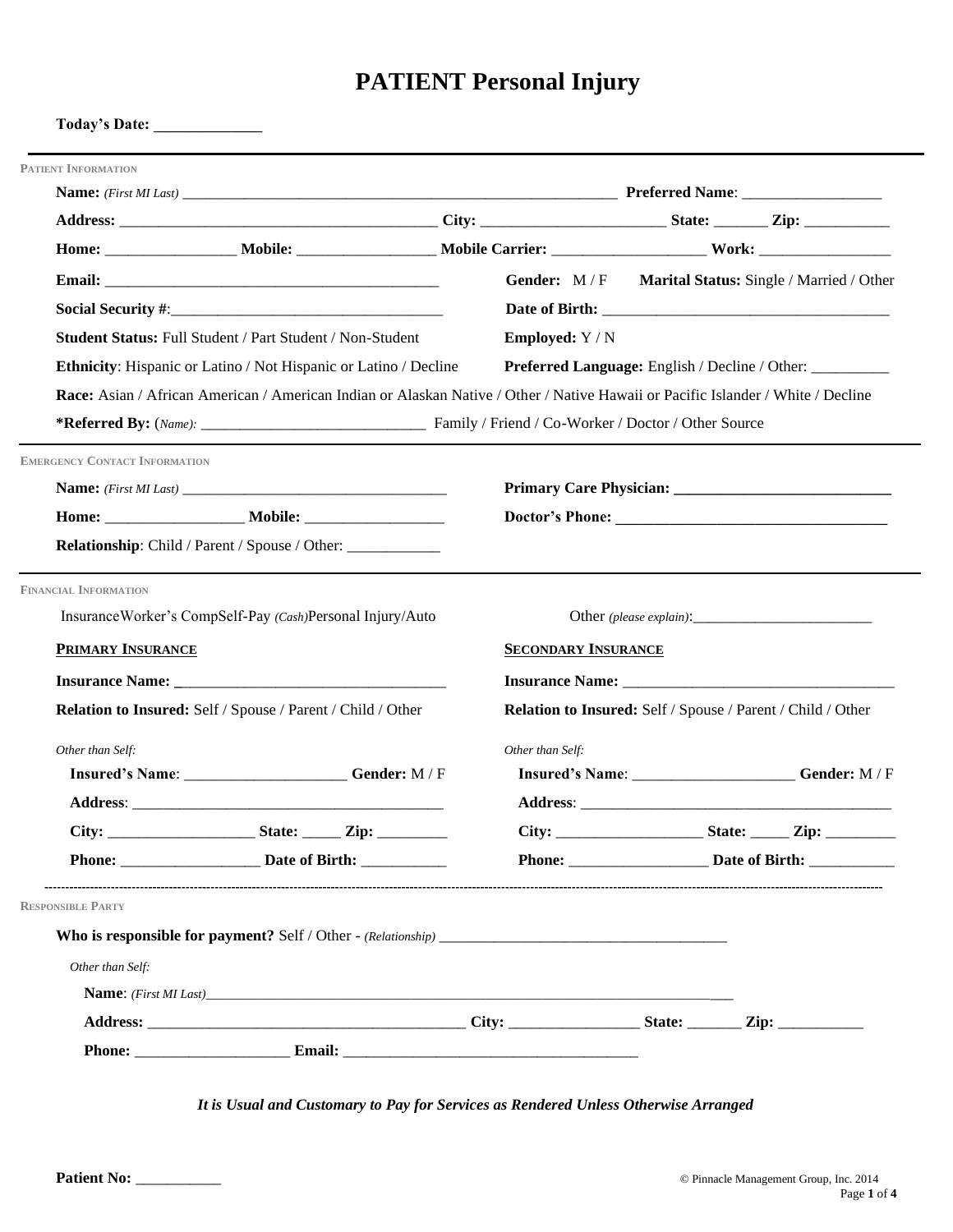# **CASE HISTORY**

| <b>HISTORY OF CURRENT CONDITION</b>                                                                                |                                                                                                                                               |  |  |  |
|--------------------------------------------------------------------------------------------------------------------|-----------------------------------------------------------------------------------------------------------------------------------------------|--|--|--|
|                                                                                                                    |                                                                                                                                               |  |  |  |
|                                                                                                                    |                                                                                                                                               |  |  |  |
|                                                                                                                    |                                                                                                                                               |  |  |  |
|                                                                                                                    |                                                                                                                                               |  |  |  |
|                                                                                                                    | Grade Intensity/Severity of Complaint: None $(0)$ / Mild $(1-2)$ / Mild-Mod $(2-4)$ / Moderate $(4-6)$ / Mod-Severe $(6-8)$ / Severe $(8-10)$ |  |  |  |
|                                                                                                                    | <b>Quality of the complaint/pain:</b> Sharp / Stabbing / Burning / Achy / Dull / Stiff & Sore / Other:                                        |  |  |  |
| How frequent is the complaint present? Off $&$ On / Constant                                                       |                                                                                                                                               |  |  |  |
|                                                                                                                    |                                                                                                                                               |  |  |  |
| Head - Base of Skull / Forehead / Sides-Temple R / L / Both Leg - Hip / Thigh-Knee / Calf / Foot-Toes R / L / Both |                                                                                                                                               |  |  |  |
| $Arm - Across Shoulder / Elbow / Hand-Fingers$ R / L / Both                                                        |                                                                                                                                               |  |  |  |
|                                                                                                                    |                                                                                                                                               |  |  |  |
|                                                                                                                    |                                                                                                                                               |  |  |  |
|                                                                                                                    |                                                                                                                                               |  |  |  |
| For this CURRENT condition, have you:                                                                              |                                                                                                                                               |  |  |  |
|                                                                                                                    |                                                                                                                                               |  |  |  |
|                                                                                                                    |                                                                                                                                               |  |  |  |

**HEALTH HISTORY – (***PLEASE USE THE REVERSE SIDE OF THIS PAGE IF ADDITIONAL SPACE IS NEEDED)*

**Name Reaction** 

#### *Medications and Supplements:*

**Allergies to Medications:** *NONE*

|      | Family |
|------|--------|
| IANE |        |

*Family History: N/A* 

**List** *relevant* **major health problems of First degree relatives:**

| Problem | <b>Parent</b><br>(M or F) | Sibling<br>(B or S) | <b>Child</b><br>$(S \text{ or } D)$ |
|---------|---------------------------|---------------------|-------------------------------------|
|         |                           |                     |                                     |
|         |                           |                     |                                     |
|         |                           |                     |                                     |
|         |                           |                     |                                     |
|         |                           |                     |                                     |

#### *Social and Occupational History:*

**Smoking/Tobacco Use**: Every Day / Some Days / Former / Never

| Habit      | <b>Type</b> | Amount | Year<br><b>Started</b> |
|------------|-------------|--------|------------------------|
| Smoking    |             |        |                        |
| Tobacco    |             |        |                        |
| Alcohol    |             |        |                        |
| Caffeine   |             |        |                        |
| Rec. Drugs |             |        |                        |

**Education:** High School / College Grad. / Post Grad. / Other:

| Lifestyle  | <b>Describe</b> |
|------------|-----------------|
| Hobbies    |                 |
| Recreation |                 |
| Exercise   |                 |
| Diet       |                 |
| Work       |                 |
| Other      |                 |

*Past Health History: (Please list any past…)*

**Number of Falls in the last 24 months**: \_\_\_\_\_**Injuries?** Y or N

**Current Medications & Supplements:** *NONE* **Name Dosage Frequency Method** 

**Surgeries:** *NONE*

| -           |                  |               |
|-------------|------------------|---------------|
| <b>Date</b> | Area of the Body | <b>Reason</b> |
|             |                  |               |
|             |                  |               |
|             |                  |               |

**Major Injuries / Traumas / Hospitalizations: NONE** 

| .<br>. .    | . .             | <b>Hobbies</b> |
|-------------|-----------------|----------------|
| <b>Date</b> | <b>Describe</b> | Recreation     |
|             |                 | Exercise       |
|             |                 | Diet           |
|             |                 | Work           |
|             |                 | $Q$ thei       |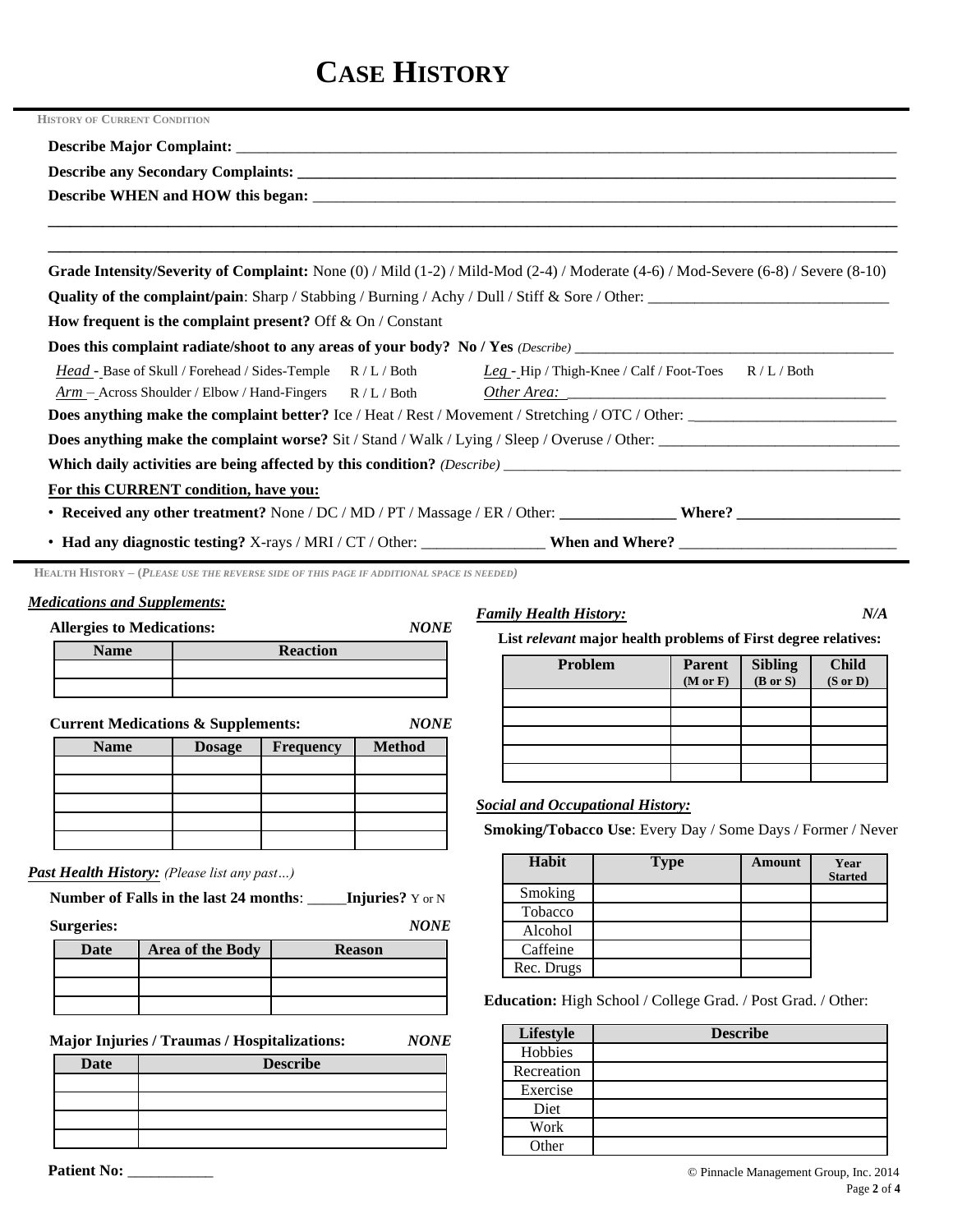#### **Are you** *currently* **experiencing any of these symptoms?** *(Check all the apply)* **Many of the following conditions respond to Chiropractic and Acupuncture treatment.**

#### **General:** *(constitutional)*

- RecentWeight Change Fever
- 
- Fatigue
- *None in this Category*

#### **Musculoskeletal:**

- **Low Back Pain**
- Mid Back Pain
- □ Neck Pain
- Arm Problems \_\_\_\_\_\_\_\_\_\_\_\_\_

Leg Problems

- \_\_\_\_\_\_\_\_\_\_\_\_\_\_ □ Painful Joints
- □ Stiff/Swollen Joints
- □ Sore/Weak Muscles or Joints Muscle Spasms/Cramps
- Broken Bones\_\_\_\_\_\_\_\_\_\_\_\_\_\_
- **D** Other:
- \_\_\_\_\_\_\_\_\_\_\_\_\_\_\_\_\_\_\_\_ *None in this Category*

#### **Neurological:**

- $\Box$  Numbness or tingling sensations Loss of Feeling
- Dizziness or light headed
- **Frequent or Recurrent** Headaches Convulsions or seizures

\_\_\_\_\_\_\_\_\_\_\_\_\_\_\_\_\_\_\_\_

- □ Tremors Stroke
- □ Other:

#### *None in this Category*

#### **Mind/Stress:**

- Nervousness Depression
- Sleep Problems
- **Memory Loss or Confusion**
- Other: \_\_\_\_\_\_\_\_\_\_\_\_\_\_\_\_
- *None in this Category*

#### **Genitourinary:**

- Sexual Difficulty Kidney Stones
- □ Burning/Painful Urination
- $\Box$  Change in force/strain w Urination Frequent Urination
- **Blood in Urine**
- □ Incontinence or Bed Wetting

Comments:

- $\Box$  Other:
- *None in this Category*

#### **Gastrointestinal:**

- Loss of Appetite Blood in Stool
- Change in Bowel Movements
- Painful Bowel Movements
- Nausea or Vomiting
- Abdominal Pain Frequent Diarrhea Constipation
- $\Box$  Other:
- *None in this Category*

#### **Cardiovascular & Heart:**

- Chest Pains
- Rapid or Heartbeat changes Blood Pressure Problems
- □ Swelling of Hands, Ankles, or Feet Heart Problems
- $\Box$  Other:  $\Box$
- *None in this Category*

#### **Respiratory:**

- Difficulty Breathing Persistent Cough Coughing Blood
- Asthma or Wheezing Lung Problems
- $\Box$  Other:
- *None in this Category*

#### **Eyes and Vision:**

- Wear contacts/glasses Blurred or double vision Glaucoma
- $\Box$  Eye disease or injury
- $\Box$  Other:
- *None in this Category*

#### **Ears, Nose and Throat:**

- $\Box$  Bleeding gums / mouth sores Bad Breath or bad taste
- $\Box$  Dental Problems
- Swollen throat or voice change Swollen glands in neck
- $\Box$  Ringing in the ears
- Ear Ache/Ringing/Drainage Sinus / Allergy problems
- Nose Bleeds Hearing Loss
- $\Box$  Other:

*me with chiropractic care, diagnostic testing, and/or therapeutic services, in accordance with this state's statutes.*

Patient or Guardian Signature \_\_\_\_\_\_\_\_\_\_\_\_\_\_\_\_\_\_\_\_\_\_\_\_\_\_\_\_\_\_\_\_\_\_\_\_\_\_\_\_\_\_\_\_\_\_\_\_\_\_\_\_\_\_\_\_ Date\_\_\_\_\_\_\_\_\_\_\_\_\_\_\_\_\_\_\_\_\_\_

Treating Doctor Signature \_\_\_\_\_\_\_\_\_\_\_\_\_\_\_\_\_\_\_\_\_\_\_\_\_\_\_\_\_\_\_\_\_\_\_\_\_\_\_\_\_\_\_\_\_\_\_\_\_\_\_\_\_\_\_\_\_\_\_ Date\_\_\_\_\_\_\_\_\_\_\_\_\_\_\_\_\_\_\_\_\_\_

*None in this Category* 

\_\_\_\_\_\_\_\_\_\_\_\_\_\_\_\_\_\_\_\_\_\_\_\_\_\_\_\_\_\_\_\_\_\_\_\_\_\_\_\_\_\_\_\_\_\_\_\_\_\_\_\_\_\_\_\_\_\_\_\_\_\_\_\_\_\_\_\_\_\_\_\_\_\_\_\_\_\_\_\_\_\_\_\_\_\_\_\_\_

*I have read the above information and certify it to be true and correct to the best of my knowledge, and hereby authorize this office to provide* 

#### **Endocrine, Hematologic, and Lymphatic:**

- Thyroid problems Diabetes
- $\Box$  Excessive Thirst or urination Cold Extremities
- □ Heat or Cold intolerance Change in hat or glove size Dry skin
- Glandular or hormone problem Swollen Glands
- Anemia
- Easily Bruise or Bleed Phlebitis
- Transfusion
- Immune system disorder
- $\Box$  Other:
- *None in this Category*

#### **Skin and Breasts:**

- Rash or Itching
- Change in Skin Color
- Change in hair or nails
- □ Non-healing sores
- $\Box$  Change of appearance of a mole  $\Box$  Breast Pain

\_\_\_\_\_\_\_\_\_\_\_\_\_\_\_\_\_\_\_\_

- Breast Pain
- **Breast Lump**
- Breast Discharge
- **D** Other:
- *None in this Category*

#### **Women Only:**

#### **Are you pregnant?**

Infertility

 $\Box$  Other:

**Date Outcome**

*Pregnancies:*

**Yes -** *Due Date* **\_\_\_/\_\_\_\_/\_\_\_\_** 

 Painful or Irregular periods Vaginal Discharge

© Pinnacle Management Group, Inc. 2014

Page **3** of 4

#### **No -** *Last Menstrual Period*

*None in this Category* 

*\_***\_\_/\_\_\_\_/\_\_\_\_**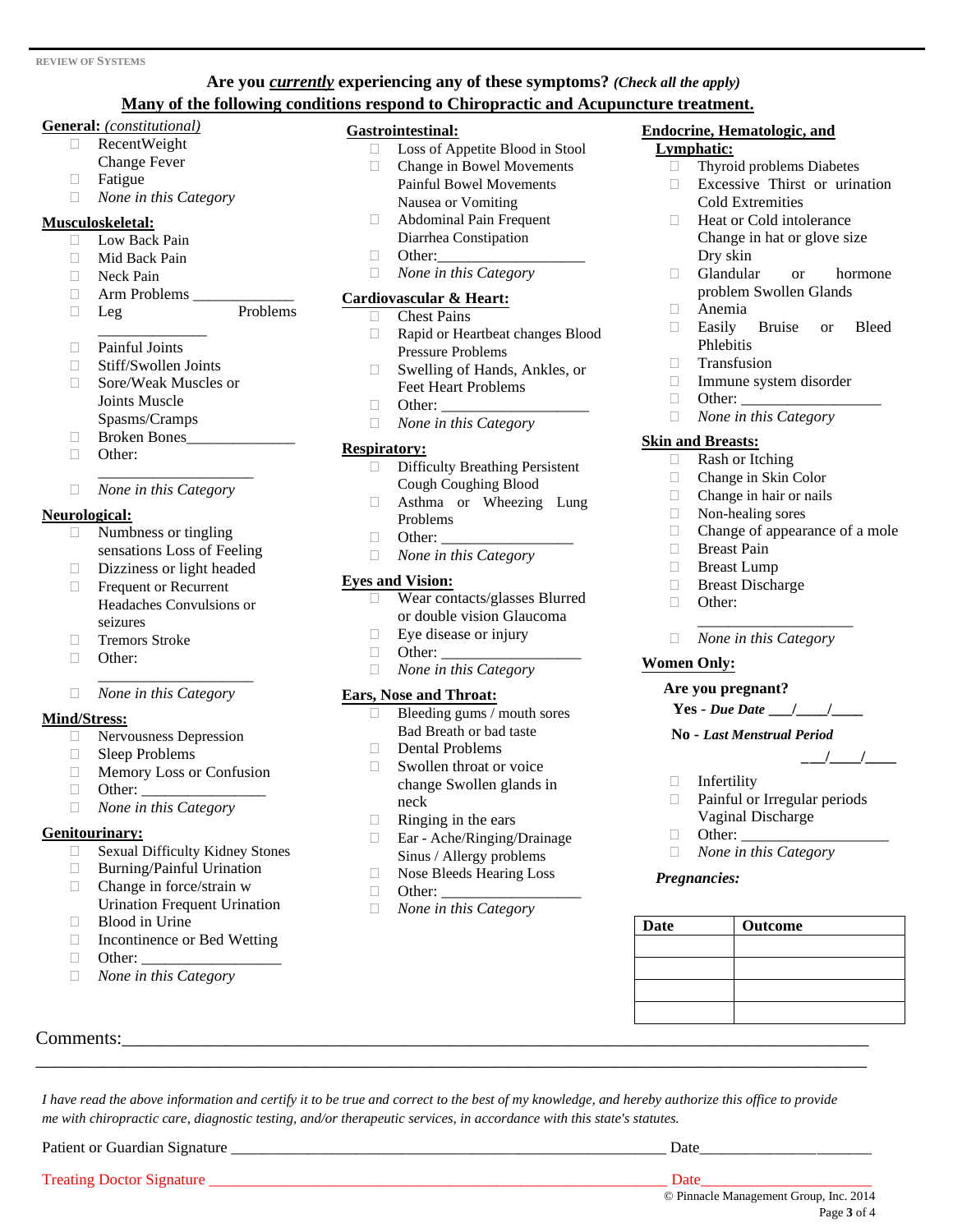#### **Functional Rating Index / One minute Index**

#### **Circle what describes your condition right now**

|                                                | 0 points                    | 1 point                                      | 2 points                                  | 3 points                                | 4 points                                  |
|------------------------------------------------|-----------------------------|----------------------------------------------|-------------------------------------------|-----------------------------------------|-------------------------------------------|
| 1. Pain Intensity                              | No Pain                     | Mild                                         | Moderate                                  | Severe                                  | <b>Worst Possible</b>                     |
| 2. Sleep                                       | Perfect<br>Sleep            | Mild disturbed                               | Moderate                                  | Severe                                  | Totally disturbed                         |
| 3. Personal Care<br>(washing dressing<br>etc.) | No pain                     | Mild                                         | Moderate pain<br>move slow                | Moderate pain<br>Some assistance        | Severe pain 100%<br>assistance            |
| 4. Travel (driving etc.)                       | No pain                     | Mild on long trips                           | Moderate on long<br>trips                 | Moderate on<br>short trips              | Severe on short<br>trips                  |
| $5.$ Work                                      | Can do<br>all usual<br>work | Can do usual work<br>no extra work           | 50% of usual work                         | 25% of usual<br>work                    | Can't work                                |
| 6. Recreation                                  | Can do all<br>activities    | Most activities                              | Some activities                           | Few activities                          | No activities                             |
| 7. Frequency of pain                           | None                        | 25% (Occasional)                             | 50% (Intermittent)                        | 75% (Frequent)                          | 100% (Constant)                           |
| 8. Lifting                                     | No pain                     | Increased pain<br>with<br>Heavy weight       | Increased pain<br>with<br>Moderate weight | Increased pain<br>with Light weight     | Increased pain<br>with Any weight         |
| 9. Walking                                     | No pain                     | <b>Increased Pain</b><br>after 1 mile        | <b>Increased Pain</b><br>after 1/2 mile   | <b>Increased Pain</b><br>after 1/4 mile | <b>Increased Pain</b><br>with all walking |
| 10. Standing                                   | No pain                     | <b>Increased Pain</b><br>after several hours | <b>Increased Pain</b><br>after 1 hour     | <b>Increased Pain</b><br>after 1/2 hour | Increased Pain<br>with any<br>standing    |

**Total Points\_\_\_\_\_\_\_\_\_\_\_\_\_\_\_\_**

**Patient's Signature: \_\_\_\_\_\_\_\_\_\_\_\_\_\_\_\_\_\_\_\_\_\_\_\_\_\_\_\_\_\_\_\_\_\_\_\_\_ Date: \_\_\_\_\_\_\_\_\_\_\_\_\_\_\_\_\_\_\_\_\_\_\_\_\_**

**Doctor's Signature: \_\_\_\_\_\_\_\_\_\_\_\_\_\_\_\_\_\_\_\_\_\_\_\_\_\_\_\_\_\_\_\_\_\_\_\_\_\_ Date: \_\_\_\_\_\_\_\_\_\_\_\_\_\_\_\_\_\_\_\_\_\_\_\_\_**

| $1 = 2.5%$  | $11=27.5%$   | $21 = 52.5%$ | $31 = 77.5%$ |
|-------------|--------------|--------------|--------------|
| $2 = 5.0%$  | $12 = 30.0%$ | $22 = 55.0%$ | 32=80.0%     |
| $3 = 7.5%$  | $13 = 32.5%$ | $23 = 57.5%$ | 33=82.5%     |
| $4 = 10.0%$ | $14 = 35.0%$ | $24 = 60.0%$ | $34 = 85.0%$ |
| $5=12.5%$   | $15 = 37.5%$ | $25 = 62.5%$ | 35=87.5%     |
| $6=15.0%$   | $16 = 40.0%$ | 26=65.0%     | $36 = 90.0%$ |
| $7 = 17.5%$ | $17 = 42.5%$ | $27 = 67.5%$ | 37=92.5%     |
| $8 = 20.0%$ | 18=45.0%     | 28=70.0%     | 38=95.0%     |
| $9 = 22.5%$ | $19 = 47.5%$ | $29 = 72.5%$ | 39=97.5%     |
| $10=25.0%$  | $20 = 50.0%$ | $30=75.0%$   | $40 = 100%$  |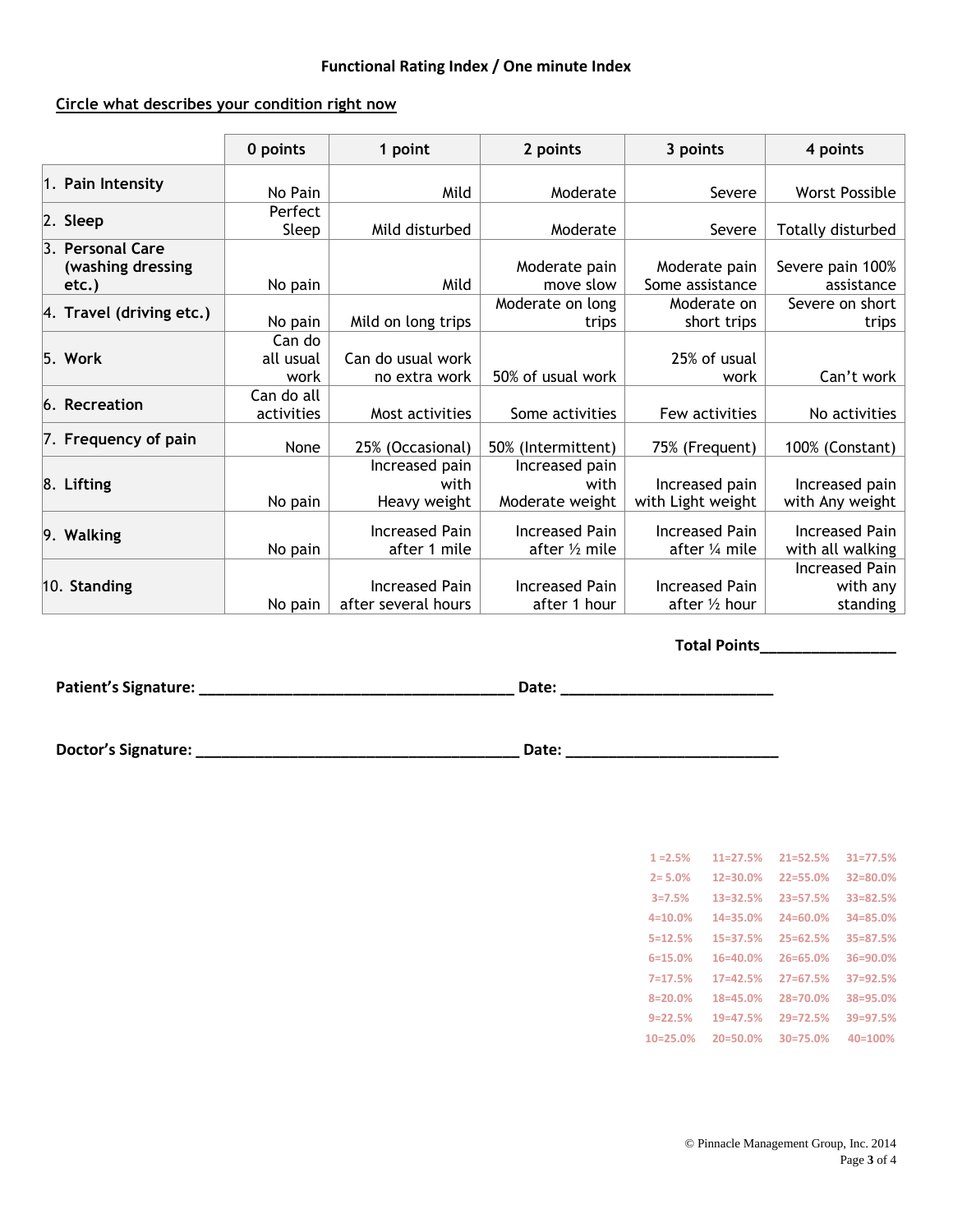#### **DUTIES UNDER DURESS SUMMARY**

Complete the following questionnaire as it relates to how your injury(s) affect your performance of your living and work duties. Place a check in front of the day-to-day living duties, which are painful or difficult for you to perform as a result of the injuries you sustained in the motor vehicle collision. Please checkmark the appropriate category designating reason for difficulty. Include those duties/responsibilities which require that you **reduce the time you are capable of performing them.**

#### JOB TITLE AND DESCRIPTION:\_\_\_\_\_\_\_\_\_\_\_\_\_\_\_\_\_\_\_\_\_\_\_\_\_\_\_\_\_\_\_\_\_\_\_\_\_\_\_\_\_\_\_\_\_\_\_\_\_\_\_\_\_\_\_\_\_\_\_\_\_\_\_\_\_\_\_\_\_\_\_\_\_\_

| <b>Work</b>                   | <b>Reason for the difficulty</b>                                                                                 |
|-------------------------------|------------------------------------------------------------------------------------------------------------------|
| Lifting                       | ) Increased Pain<br><b>Restricted Movement</b><br>Weakness                                                       |
| Bending                       | <b>Increased Pain</b><br><b>Restricted Movement</b><br>Weakness                                                  |
| Sitting                       | ) Increased Pain<br><b>Restricted Movement</b><br>Weakness                                                       |
| Standing                      | ) Increased Pain<br><b>Restricted Movement</b><br>Weakness                                                       |
| <b>Walking</b>                | <b>Increased Pain</b><br><b>Restricted Movement</b><br>Weakness                                                  |
| Computer Duties               | <b>Increased Pain</b><br><b>Restricted Movement</b><br>Fatigue                                                   |
| Other                         | <b>Increased Pain</b><br>Weakness<br><b>Restricted Movement</b>                                                  |
| Studies/School                | <b>Reason for the difficulty</b>                                                                                 |
| Lifting                       | ) Increased Pain<br><b>Restricted Movement</b><br>Weakness                                                       |
| Bending                       | ) Increased Pain<br><b>Restricted Movement</b><br>Weakness                                                       |
| Sitting                       | ) Increased Pain<br><b>Restricted Movement</b><br>Weakness                                                       |
| Standing                      | ) Increased Pain<br><b>Restricted Movement</b><br>Weakness                                                       |
| _Walking                      | ) Increased Pain<br><b>Restricted Movement</b><br>Weakness                                                       |
| Computer Duties               | <b>Restricted Movement</b><br><b>Increased Pain</b><br>Fatigue                                                   |
| _Studying                     | <b>Increased Pain</b><br><b>Restricted Movement</b><br>Fatigue                                                   |
| Other <b>Communication</b>    | <b>Increased Pain</b><br><b>Restricted Movement</b><br>Weakness                                                  |
| <b>Domestic Duties</b>        | <b>Reason for the difficulty</b>                                                                                 |
| Vacuuming                     | ) Increased Pain<br><b>Restricted Movement</b><br>Weakness                                                       |
| Child Care/Pet Care           | ) Increased Pain<br><b>Restricted Movement</b><br>Weakness                                                       |
| <b>Cleaning</b>               | ) Increased Pain<br><b>Restricted Movement</b><br>Weakness                                                       |
| <b>Preparing Meals</b>        | ) Increased Pain<br>Weakness<br><b>Restricted Movement</b>                                                       |
| <b>Dressing Yourself</b>      | ) Increased Pain<br><b>Restricted Movement</b><br>Weakness                                                       |
| Laundry                       | <b>Increased Pain</b><br><b>Restricted Movement</b><br>Weakness                                                  |
| <b>Other Community</b>        | <b>Increased Pain</b><br><b>Restricted Movement</b><br>Weakness                                                  |
| <b>Household/Other Duties</b> | <b>Reason for the difficulty</b>                                                                                 |
| Yard Work                     | ) Increased Pain<br><b>Restricted Movement</b><br>Weakness<br>$($ )                                              |
| Transportation (driving)      | ) Increased Pain<br>() Restricted Movement<br>Weakness                                                           |
| Shopping                      | ) Increased Pain<br><b>Restricted Movement</b><br>Weakness                                                       |
| Taking Out Trash              | ) Increased Pain<br><b>Restricted Movement</b><br>Weakness                                                       |
| Sit to Stand Motion           | ) Increased Pain<br><b>Restricted Movement</b><br>Weakness                                                       |
| Other                         | ) Increased Pain<br>( ) Restricted Movement<br>Weakness                                                          |
|                               | Please describe any other tasks that you were able to perform before the accident and have difficulty performing |
| now:                          |                                                                                                                  |

Patient's Signature Date

\_\_\_\_\_\_\_\_\_\_\_\_\_\_\_\_\_\_\_\_\_\_\_\_\_\_\_\_\_\_\_\_\_\_\_\_\_\_\_\_\_\_\_\_\_\_\_\_\_\_\_\_\_\_\_\_\_\_\_\_\_\_\_\_\_\_\_\_\_\_\_\_\_\_\_\_\_\_\_\_\_\_\_\_\_\_\_\_\_\_\_\_\_\_\_\_\_

\_\_\_\_\_\_\_\_\_\_\_\_\_\_\_\_\_\_\_\_\_\_\_\_\_\_\_\_\_\_\_\_\_\_\_\_\_\_\_\_\_\_\_\_\_\_\_\_\_ \_\_\_\_\_\_\_\_\_\_\_\_\_\_\_\_\_\_\_\_\_\_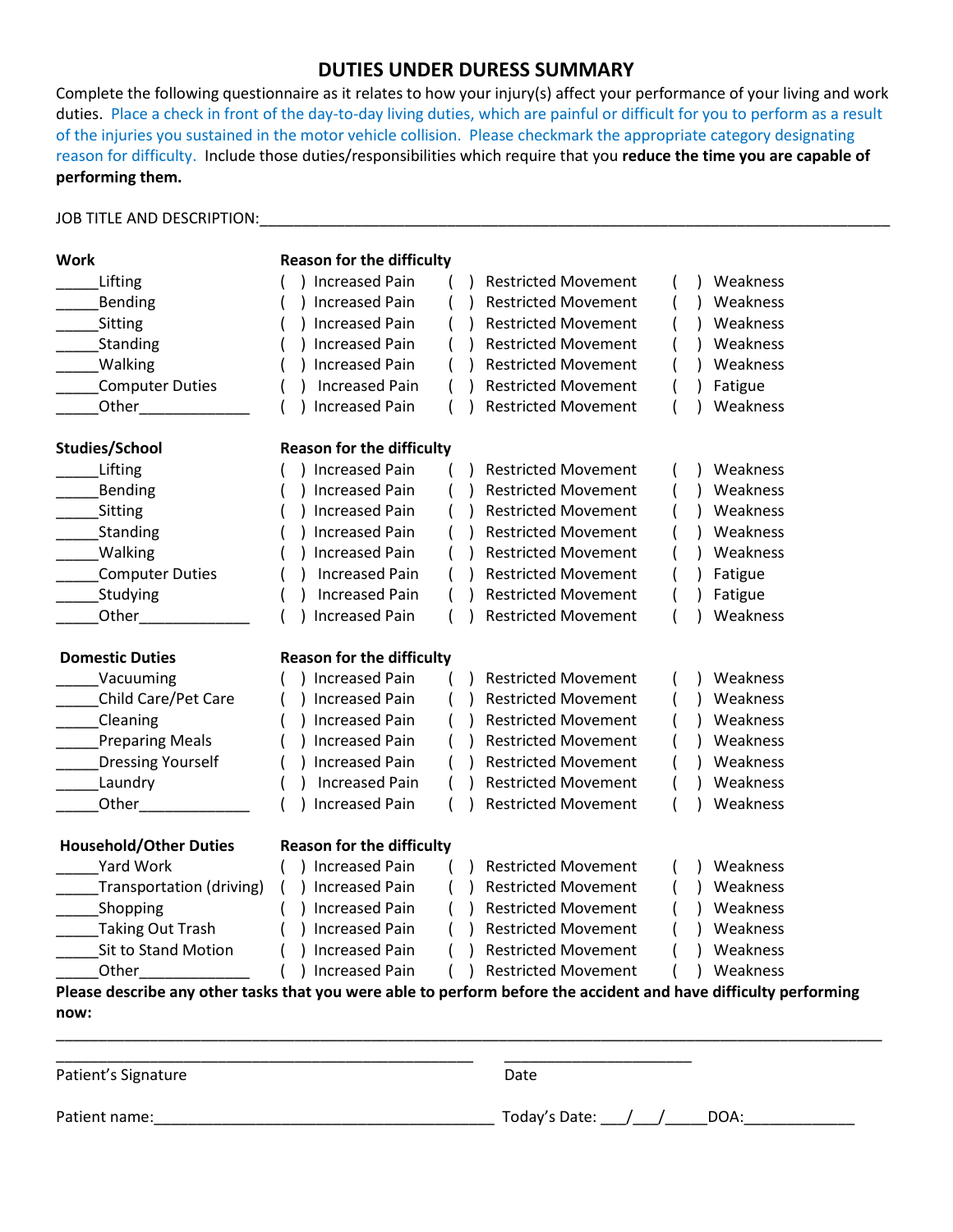### **LOSS OF ENJOYMENT OF LIFE SUMMARY**

Complete the following questionnaire as it relates to the activities (work related or otherwise) you normally would be ENJOYING – but are currently NOT ENJOYING as a result of your injury(s).

Include all activities which you:

• **can no longer do** or perform and/or

• **cannot do or perform** as often as you did before your injury

| LIST HOBBIES/ACTIVITIES "for fun":                                                                                     |                                  |  |                                          |  |                        |
|------------------------------------------------------------------------------------------------------------------------|----------------------------------|--|------------------------------------------|--|------------------------|
| <b>Work</b>                                                                                                            | <b>Reason for the limitation</b> |  |                                          |  |                        |
| Lifting                                                                                                                | <b>Increased Pain</b>            |  | <b>Restricted Movement</b>               |  | Weakness or fatigue    |
| Bending                                                                                                                | <b>Increased Pain</b>            |  | <b>Restricted Movement</b>               |  | Weakness or fatigue    |
| Sitting                                                                                                                | <b>Increased Pain</b>            |  | <b>Restricted Movement</b>               |  | Weakness or fatigue    |
| Standing                                                                                                               | <b>Increased Pain</b>            |  | <b>Restricted Movement</b>               |  | Weakness or fatigue    |
| <b>Walking</b>                                                                                                         | <b>Increased Pain</b>            |  | <b>Restricted Movement</b>               |  | Weakness or fatigue    |
| <b>Computer Duties</b>                                                                                                 | <b>Increased Pain</b>            |  | <b>Restricted Movement</b>               |  | Weakness or fatigue    |
| Other                                                                                                                  | <b>Increased Pain</b>            |  | <b>Restricted Movement</b>               |  | Weakness or fatigue    |
| <b>Studies/School</b>                                                                                                  | <b>Reason for the limitation</b> |  |                                          |  |                        |
| Lifting                                                                                                                | <b>Increased Pain</b>            |  | <b>Restricted Movement</b>               |  | Weakness or fatigue    |
| Bending                                                                                                                | <b>Increased Pain</b>            |  | <b>Restricted Movement</b>               |  | Weakness or fatigue    |
| Sitting                                                                                                                | <b>Increased Pain</b>            |  | <b>Restricted Movement</b>               |  | Weakness or fatigue    |
| Standing                                                                                                               | <b>Increased Pain</b>            |  | <b>Restricted Movement</b>               |  | Weakness or fatigue    |
| <b>Walking</b>                                                                                                         | <b>Increased Pain</b>            |  | <b>Restricted Movement</b>               |  | Weakness or fatigue    |
| Computer Duties                                                                                                        | <b>Increased Pain</b>            |  | <b>Restricted Movement</b>               |  | Weakness or fatigue    |
| Studying                                                                                                               | <b>Increased Pain</b>            |  | <b>Restricted Movement</b>               |  | Weakness or fatigue    |
| Other                                                                                                                  | <b>Increased Pain</b>            |  | <b>Restricted Movement</b>               |  | Weakness or fatigue    |
| <b>Domestic Duties</b>                                                                                                 | <b>Reason for the limitation</b> |  |                                          |  |                        |
| Vacuuming                                                                                                              | <b>Increased Pain</b>            |  | <b>Restricted Movement</b>               |  | Weakness or fatigue    |
| Child Care/Pet Care                                                                                                    | <b>Increased Pain</b>            |  | <b>Restricted Movement</b>               |  | Weakness or fatigue    |
| Cleaning                                                                                                               | <b>Increased Pain</b>            |  | <b>Restricted Movement</b>               |  | Weakness or fatigue    |
| <b>Preparing Meals</b>                                                                                                 | <b>Increased Pain</b>            |  | <b>Restricted Movement</b>               |  | Weakness or fatigue    |
| <b>Dressing Yourself</b>                                                                                               | <b>Increased Pain</b>            |  | <b>Restricted Movement</b>               |  | Weakness or fatigue    |
| Laundry                                                                                                                | <b>Increased Pain</b>            |  | <b>Restricted Movement</b>               |  | Weakness or fatigue    |
| Other                                                                                                                  | <b>Increased Pain</b>            |  | <b>Restricted Movement</b>               |  | Weakness or fatigue    |
| <b>Household/Other Duties</b>                                                                                          | <b>Reason for the limitation</b> |  |                                          |  |                        |
| Yard Work                                                                                                              | <b>Increased Pain</b>            |  | <b>Restricted Movement</b>               |  | Weakness or fatigue    |
| Transportation (driving)                                                                                               | <b>Increased Pain</b>            |  | <b>Restricted Movement</b>               |  | Weakness or fatigue    |
| Shopping                                                                                                               | ) Increased Pain                 |  | <b>Restricted Movement</b>               |  | Weakness or fatigue    |
| Taking Out Trash                                                                                                       | All Increased Pain               |  | ) Restricted Movement (                  |  | ) Weakness or fatigue  |
| Sit to Stand Motion () Increased Pain () Restricted Movement () Weakness or fatigue                                    |                                  |  |                                          |  |                        |
|                                                                                                                        |                                  |  | () Increased Pain () Restricted Movement |  | () Weakness or fatigue |
| <b>Sports</b>                                                                                                          |                                  |  |                                          |  |                        |
|                                                                                                                        |                                  |  |                                          |  |                        |
| Pre-accident level of participation: ( ) Social ( ) Competitive ( ) Professional                                       |                                  |  |                                          |  |                        |
| Please describe any other activities that you were able to ENJOY before the accident and have difficulty enjoying now: |                                  |  |                                          |  |                        |

\_\_\_\_\_\_\_\_\_\_\_\_\_\_\_\_\_\_\_\_\_\_\_\_\_\_\_\_\_\_\_\_\_\_\_\_\_\_\_\_\_\_\_\_\_\_\_\_\_\_\_\_\_\_\_\_\_\_\_\_\_\_\_\_\_\_\_\_\_\_\_\_\_\_\_\_\_\_\_\_\_\_\_\_\_\_\_\_\_\_\_\_\_\_\_\_\_

\_\_\_\_\_\_\_\_\_\_\_\_\_\_\_\_\_\_\_\_\_\_\_\_\_\_\_\_\_\_\_\_\_\_\_\_\_\_\_\_\_\_\_\_\_\_\_\_\_ \_\_\_\_\_\_\_\_\_\_\_\_\_\_\_\_\_\_\_\_\_\_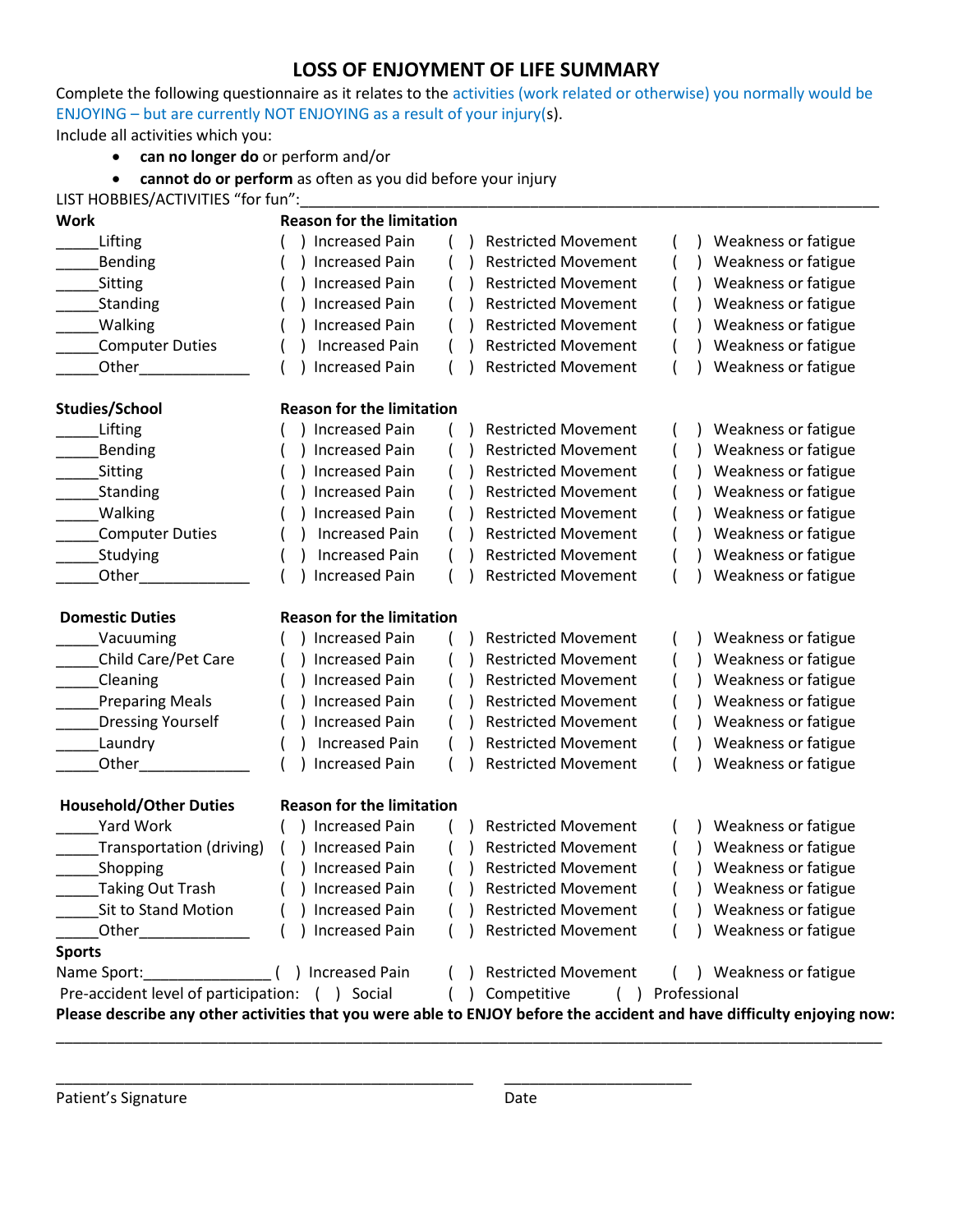## **Provider/Patient Assignment, Lien, Records Release and Payment Agreement**

THIS AGREEMENT, entered into this date by and between , hereinafter called "Patient,"

and Rostberg Chiropractic & Acupuncture, hereinafter called "Provider." WHEREAS Patient desires to receive healthcare services from Provider and desires to assign certain rights and benefits to Provider as an inducement to cause Provider to wait for the payment of such benefits, it is hereby agreed: SECTION 1. Patient assigns to Provider any and all benefits payable by Patient's insurance or healthcare plan(s) as a result of charges incurred by Patient for services rendered by Provider. Patient also assigns to Provider any and all contractual rights Patient has against any insurance company, healthcare benefit plan, or any other party contractually liable to Patient for payment of healthcare costs incurred by Patient as a result of services rendered by Provider. This assignment of benefits and contractual rights relating to those benefits include, but are not limited to health insurance, auto insurance, etc. This assignment of benefits and contractual rights to those benefits will not exceed the total amount of charges incurred by Patient for service rendered by Provider. Patient agrees that payment for services rendered by Provider is due upon receipt of said services and that Provider may revoke this assignment at any time.

SECTION 2. Patient hereby grants Provider a lien against any proceeds resulting from any claim Patient has or may have against any party whose negligence may have caused Patient's injuries or illnesses. Patient also hereby grants a lien against the proceeds of any insurance policy or healthcare plan to which Patient is entitled as a result of services rendered to Patient by Provider. Said liens will not exceed the total amount of expenses incurred by Patient for services rendered by Provider.

SECTION 3. Patient hereby directs all insurers and other persons responsible for Patient's healthcare costs to make all payments for healthcare services rendered by Provider directly to Provider.

SECTION 4. Patient agrees that in the event Patient receives any check, draft, or other payment subject to this Agreement, Patient agrees to act as fiduciary agent for Provider and will immediately deliver said check, draft, or payment to Provider. Provider agrees to apply the proceeds from said check, draft or payments to Patient's debt for services rendered.

SECTION 5. Provider agrees to submit a copy of this Agreement with the initial claim form(s) which Provider submits to third party payers(s) as notice to the third party payer(s) of the assignment and other agreements contained herein. A copy of this document will be as binding as the document bearing original signatures. At the time each claim is submitted, a copy of the claim will be stored for safekeeping in Patient's file and may be picked up by the Patient/insured at any time or will, upon request by Patient/insured, be mailed to a designated address. SECTION 6. Patient agrees to be responsible for insurance or health plan deductibles and co-payments. For the cost of services not covered by said insurance or healthcare plan(s). With the above exception, Provider agrees to accept as payment in full, for services rendered, the proceeds of insurance or healthcare plan benefits.

A. This Section is void if applicable insurance or health care plans do not provide coverage for chiropractic care.

B. This Section is void if prohibited by law or the terms of the Patient's insurance policy or health care plan.

C. Both Provider and Patient have the right to terminate the provisions of this Section at any time by providing written notice to the other. Such termination will have no effect on assignments, assumptions, or payments due, prior to said notice of termination.

SECTION 7. In the event that any Section or provision of the Agreement is legally void, invalid, or unenforceable, all other Sections and provisions of this Agreement will remain in full force and effect.

SECTION 8. The assignments and agreements contained in this document may not be revoked by Patient without the express written consent of the Provider, with the exception of the provision of Section 6.

IN WITNESS WHEREOF, this Agreement has been entered into the day and year set forth below.

\_\_\_\_\_\_\_\_\_\_\_\_\_\_\_\_\_\_\_\_\_\_\_\_\_\_\_\_\_ \_\_\_\_\_\_\_\_\_\_\_\_\_\_\_\_\_\_\_\_\_\_\_\_\_\_\_\_\_\_\_\_\_\_\_\_\_\_

\_\_\_\_\_\_\_\_\_\_\_\_\_\_\_\_\_\_\_\_\_\_\_\_\_\_\_\_\_ \_\_\_\_\_\_\_\_\_\_\_\_\_\_\_\_\_\_\_\_\_\_\_\_\_\_\_\_\_\_\_\_\_\_\_\_\_\_

Date Patient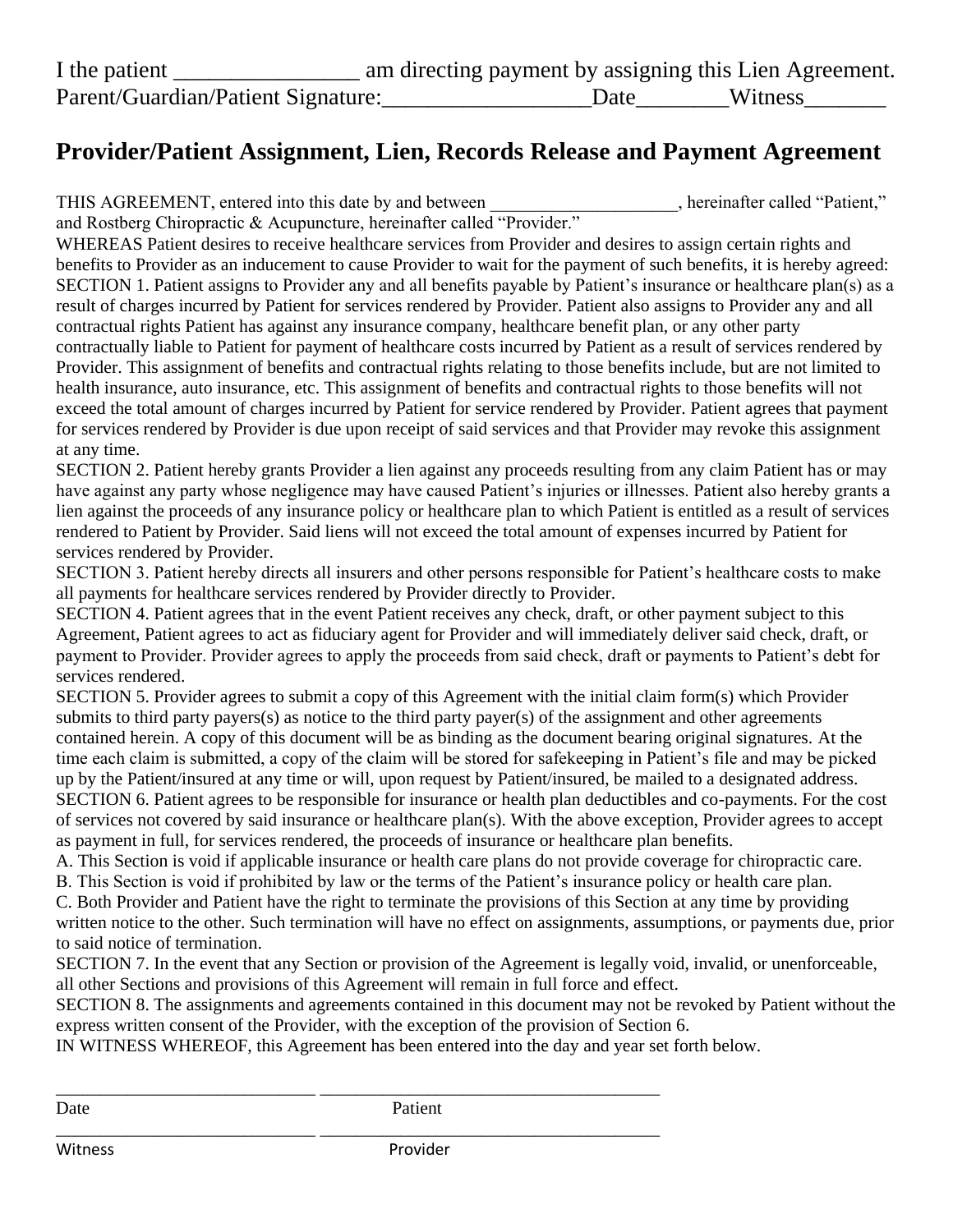Rostberg Chiropractic & Acupuncture 10520 Barkley Street Suite 9 Overland Park KS 66212 913-381-9355

Patient Name: D.O.B: Date: D.O.B: Date:

Before this office begins any health care operations we require you to read and sign this form stating that you understand the below item. If you refuse to sign this form the doctor reserves the right to refuse care.

AUTHORIZATION• By signing below you authorized this office/provider to complete a consultation and examination.

ACKNOWLEDGEMENT OF NOTICE OF PRIVACY PRACTICES• We are very concerned with protecting your personnel health information. There may be times our office may need to contact you regarding office matters. By signing below you have authorized this office to contact you for office related matters in the following manner: phone—work—home or mobile, e—mail and regular mail. Messages may be left on an answering device/voicemail, or with the person answering your phone—home—work—mobile. Also in accordance with the Health Insurance Portability and Accountability act of 1996 (HIPAA), this office is obliges to supply you with a copy of the office privacy policies and procedures upon request This document outlines the use and limitations of the disclosure of your personal health information and your rights as a patient. By signing below you have acknowledged that you have been offered a copy of our HIPPA document. We keep an electronic copy.

AUTHORIZATION FOR X-RAY WITH RELEASE IF NEEDED• By signing below you have declared, to the best of your knowledge, that there is no chance you are pregnant at this time. By signing below you have declared that you have no known limitations that would be contraindicated for an x-ray evaluation & consent to x-rays if there is a determined need.

ACKNOWLEDGMENT OF ASSIGNMENT OF BENEFITS• By signing below you have acknowledged that you are fully responsible for all services rendered. You agree to the following conditions, covenants and terms regarding the assignment of health benefits appearing in policy issued by your insurance company. By signing below you hereafter referred to as the "Patient", policy holder, understands and voluntarily agrees requests, orders and directs to assign all applicable health provisions pertaining to payments or benefits appearing in my insurance policy to paid directly to this office/provider by your third-party payer, e.g. insurance company, attorneys, etc with Rostberg Chiropractic & Acupuncture in consideration for treatment rendered by Anthony Rostberg, hereafter referred to as "Doctor" the sum due to the Doctor for treatment rendered as a result of illness/injuries the Patient. By signing below you furthered acknowledge understanding that your health and accident insurance information policies are an contract between you and your carrier, and that you may be required to pay some or all of the fees charged to your account here by assign. By signing below you agree that this is a non-rescindable agreement and failure to fulfill this obligation will be considered a breach of contract between you and this office. The Patient gives the doctor the exclusive right to secure the funds assigned to the patient, including the right of securing counsel to represent the Doctor in collecting all sums due for treatment rendered. The Doctor and Patient hereby enter into this assignment of benefits freely and voluntarily and evidenced by the signature appearing below. The Patient and Doctor warrant that they have read this assignment of benefits and that each understand the legal effect of the same, and agree that each shall be bound by the covenants, terms and conditions appearing herein.

ACKNOWLEDGEMENT OF CONTACT: By signing below you understand that you can be contacted by text, email or phone regarding appointments and notifications.

ACKNOWLEDGEMENT OF CHARGES: Fees are the same amount regardless if to auto insurance or to health insurance. Examinations \$25-\$165 Adjustments \$35-\$65 Modalities \$35-\$50 X-rays \$25-\$250

ACKNOWLEDGEMENT OF CLINICAL SUMMARY REPORT (CCR) REGARDING EHR: By signing below you understand that a clinical summary report is created after each visit for the purpose of EHR and is available for my review. I am asking this office to save them for me and not print them each visit. Iunderstand that, given time, these reports are available to be printedoremailedtomeforreview.

ACKNOWLEDGEMENT OF TREATMENT PLAN: By signing below I acknowledge that, if accepted for care, I may be presented with a chiropractic treatment plan resulting in one or more of the following services: chiropractic adjustments, examinations, and supportive therapies and procedures.

ACKNOWLEDGEMENT• By signing below you have acknowledge that you understand and agree with the policies and procedures outlined in this TERMS of ACCEPTANCE form. By signing below you acknowledge and certify that all the information given to the office/provider in the INTAKE forms are a true and accurate to the best of you knowledge.